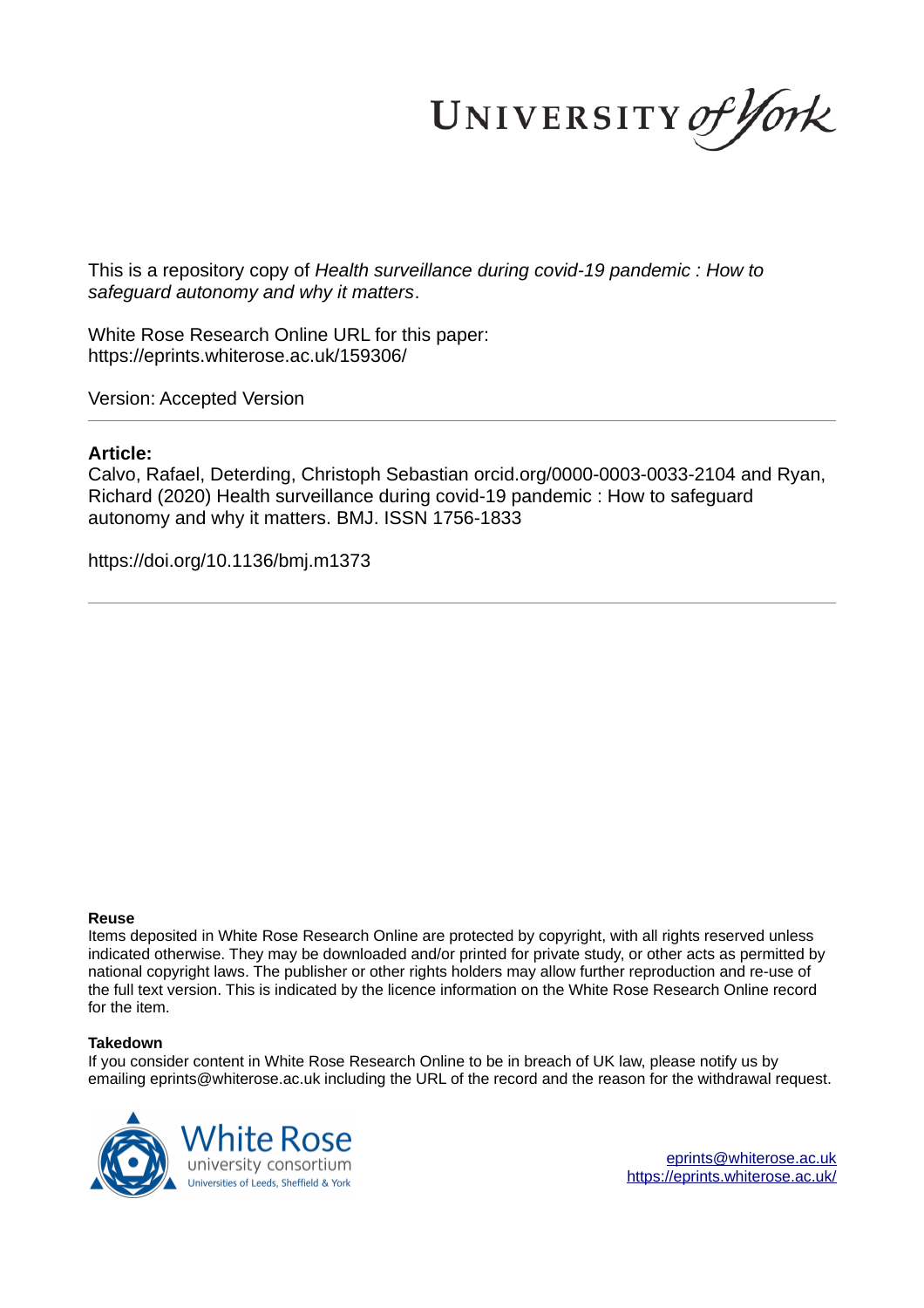# **Health surveillance during covid-19 pandemic**

*How to safeguard autonomy and why it matters*

Rafael A Calvo, Professor<sup>1</sup> Sebastian Deterding, Senior Research Fellow<sup>2</sup>, Richard M Ryan, Professor<sup>3</sup>

<sup>1</sup>Dyson School of Design Engineering, Imperial College London, London, UK

<sup>2</sup>Digital Creativity Labs, University of York, York, UK

<sup>3</sup>Institute for Positive Psychology and Education, Australian Catholic University, Sydney, Australia

Correspondence to: R Calvo r.calvo@imperial.ac.uk

Societies are responding to the covid-19 pandemic at breathtaking speed. Many of these ad hoc responses will have long lasting consequences, and we must make sure that today's efforts do not threaten our future wellbeing.

The most consequential transformations may come from new health surveillance technologies that use machine learning and automated decision making to parse people's digital footprints, identify those who are potentially infected, trace their contacts, and enforce social distancing. Some have argued that such digital contact tracing could be more effective in controlling the epidemic than mass quarantine ('lockdown').<sup>2</sup>

The Israeli government, for example, authorised the repurposing of an anti-terror phone tracking programme, trawling the location histories of its whole population to monitor and enforce self-isolation of people who tested positive. Israel's health ministry has since launched a mobile app allowing citizens to check whether they have crossed paths with anyone infected and need to self-isolate.<sup>3</sup>

In China, two big providers of mobile payment systems, Alipay and WeChat, released apps that combine users' health, location, and financial data to generate a personal infection risk rating. Government and businesses are using these technologies to decide whether to allow someone to access shops, transport, or public spaces.<sup>4</sup>

US government and state agencies are talking to companies such as Google, Facebook, and controversial startup Clearview AI about using location data mining or facial recognition to trace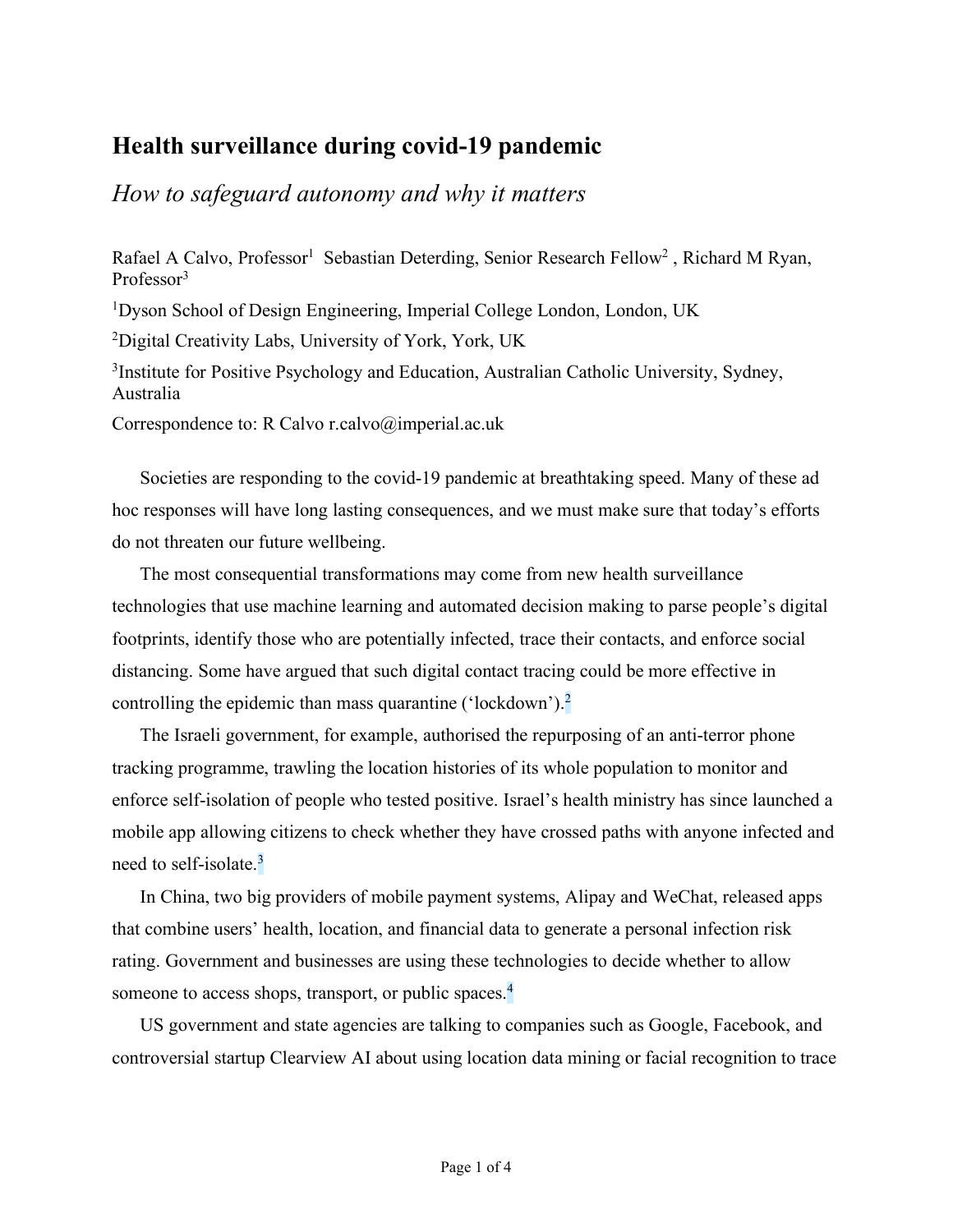infected people and to monitor and enforce isolation.<sup>5</sup> Around the globe, governments are rapidly following in implementing digital contact tracing of people with covid-19.<sup>6</sup>

## **Surveillance creep**

One obvious concern is the high risk of false positive results generated by unreliable, biased, or non-transparent algorithms. Another is "surveillance creep," when surveillance developed for a limited purpose, such as fighting a pandemic or filming traffic violations, becomes used in ever more pervasive and permanent ways. Scholars and activists are already warning that much of the surveillance we accept today as "exceptional means for exceptional times" is here to stay.<sup>7</sup>

Beyond potential injustices and compromised civil rights, surveillance also has important psychological consequences. Decades of data show that individuals and societies can only thrive in environments that satisfy basic psychological needs, including autonomy—a sense of having volition and choice in your actions.<sup>8</sup> Surveillance can engender a sense of being controlled and be experienced as thwarting autonomy, with negative effects on motivation and wellbeing.<sup>14 15</sup> It can also spur people to try to evade surveillance and reassert their autonomy. South Korea's use of apps to publicise the movements of people with covid-19 has, for example, raised fears it might lead people to avoid being tested.

## **Protecting wellbeing**

How can we design the health surveillance and AI tools needed to control covid-19 and future pandemics so they don't backfire or affect future wellbeing?

Research on the psychology of surveillance in other areas of healthcare offers helpful clues. Some patients with prostate cancer are offered active surveillance instead of immediate prostatectomy and radiation therapy. Treatment occurs when signs of disease progression appear in regular biopsies or clinical reviews. Researchers found that a strict health surveillance regime did not negatively affect psychological wellbeing when patients understood and endorsed its value.<sup>9</sup>

In the UK the NHS is developing an app that will automate covid-19 contact tracing, following China, Israel, and Singapore. Notably, however, the UK's deployment will be opt-in, and data will be kept private. The development team assessed the ethical concerns and concluded that an opt-in, privacy preserving design would best support "both reducing the number of cases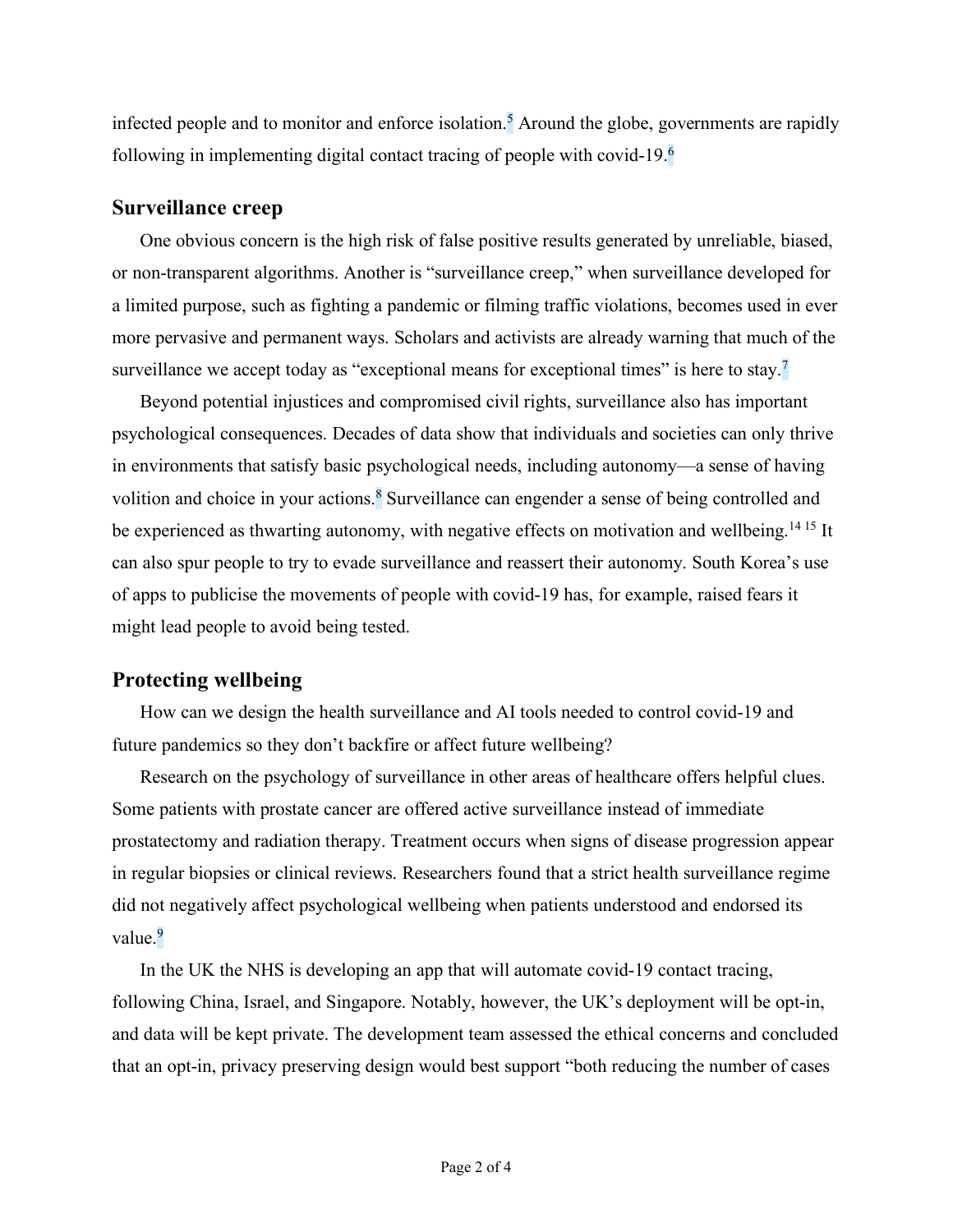and enabling people to continue their lives in an informed, safe, and socially responsible way. It offers the potential to achieve important public benefits whilst maximizing autonomy."<sup>10</sup>

More broadly, a key challenge for designers and engineers developing health surveillance systems is to align products with the values of those under surveillance and to communicate to wider society both these underlying values and the reasons for surveillance. Again, health psychology can provide evidence to guide the design of interventions that support patient autonomy, $^{11}$  12 and ethical frameworks for AI are increasingly aligning with this principle.<sup>13</sup>

The ethical questions raised by health surveillance will only increase. Often, they are framed as a zero sum trade-off between security and privacy. But the psychology of autonomy suggests a productive alternative—when both sides endorse wellbeing as the jointly valued goal, health surveillance can be a positive sum game, both effective and chosen freely.

Competing interests: *The BMJ* has judged that there are no disqualifying financial ties to commercial companies. The authors declare no other interests: RAC works with a variety of commercial companies including Google and IESO Health. SD works with a variety of commercial companies, including the Helmholtz Centre for Infection Research. RMR works with a variety of commercial companies. This work is unrelated to the topic of this editorial**,** The BMJ policy on financial interests is here:

https://www.bmj.com/sites/default/files/attachments/resources/2016/03/16-current-bmjeducation-coi-form.pdf.

Provenance and peer review: Not commissioned; not externally peer reviewed.

2 Ferretti L, Wymant C, Kendall M, et al. Quantifying dynamics of SARS-CoV-2 transmission suggests that epidemic control and avoidance is feasible through instantaneous digital contact tracing. medRxiv 2020.03.08.20032946 [Preprint]. doi:10.1101/2020.03.08.20032946</other>

3 Winer S. Health ministry launches phone app to help prevent spread of coronavirus. Times of Israel 2020 Mar 20. https://www.timesofisrael.com/health-ministry-launches-phoneapp-to-help-prevent-spread-of-coronavirus/20/03/2020. </eref>

4 Mozur P, Zhong R, Krolik A. In coronavirus fight, China gives citizens a color code, with red flags. New York Times 2020 Mar 19.  $\lt$ /other>

5 Grind K, McMillan R, Wilde Mathews A. To track virus, governments weigh surveillance tools that push privacy limits. Wall Street Journal 2020 Mar 23. https://www.wsj.com/articles/to-track-virus-governments-weigh-surveillance-tools-that-pushprivacy-limits-11584479841  $\le$ /eref>

6 Privacy International. Tracking the global response to covid-19. 2020. https://privacyinternational.org/examples/tracking-global-response-covid-19</eref>

7 French M, Monahan T. Disease surveillance: how might surveillance studies address covid-19? Surveill Soc 2020;18:1-11. doi:10.24908/ss.v18i1.13985.</jrn>